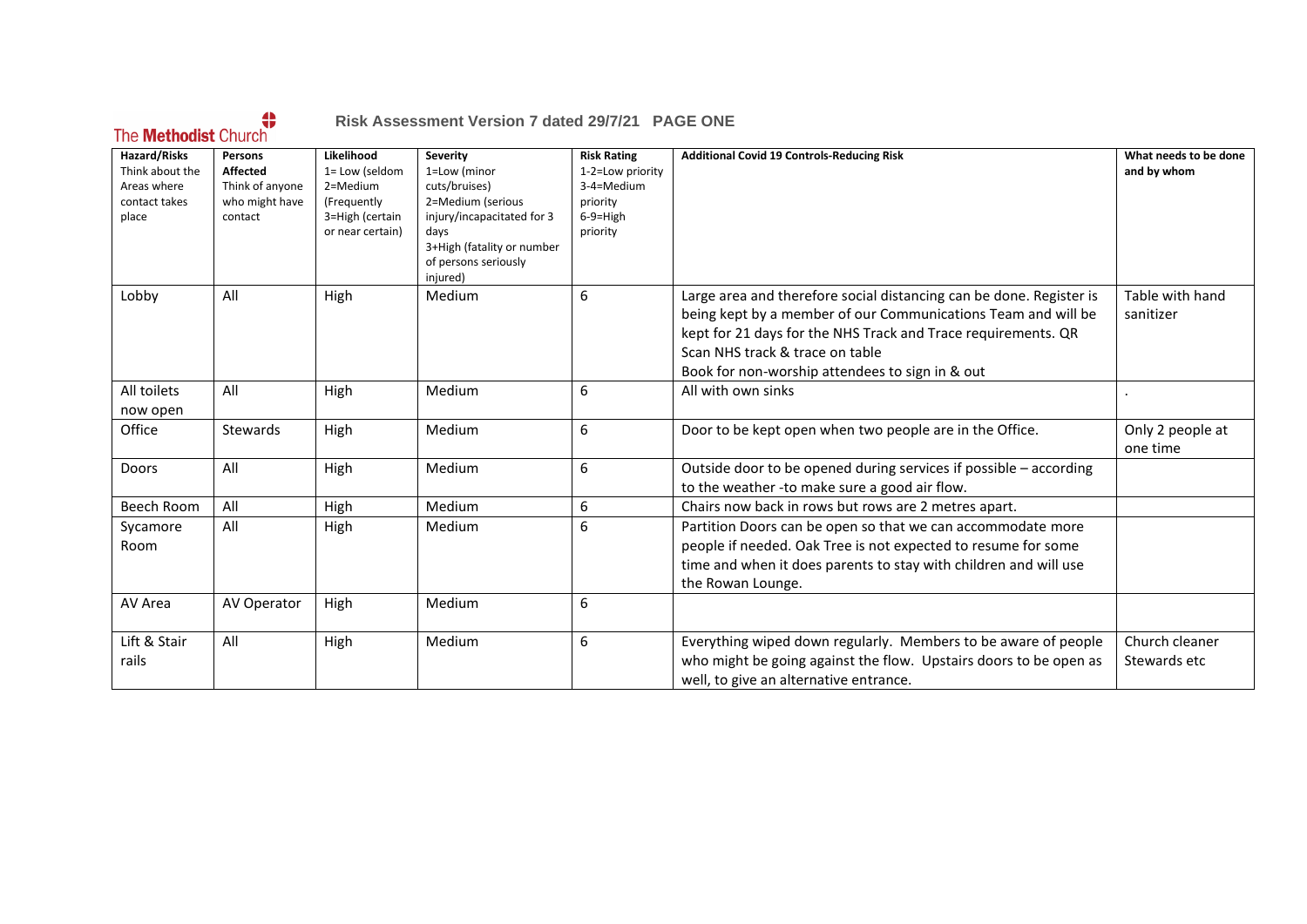# **Risk Assessment Version 7 dated 29/7/21 PAGE TWO**

| <b>Hazard/Risks</b><br>Think about the<br>Areas where<br>contact takes<br>place | <u><b>TIC MCMONISL VIIDIUI</b></u><br>Persons<br><b>Affected</b><br>Think anyone<br>who might have<br>contact | Likelihood<br>$1 = Low$<br>(seldom<br>2=Medium<br>(Frequently<br>$3 = High$ | <b>Severity</b><br>1=Low (minor<br>cuts/bruises)<br>2=Medium (serious<br>injury/incapacitate<br>d for 3 days | <b>Risk Rating</b><br>$1-2=$ Low<br>priority<br>3-4=Medium<br>priority<br>$6-9=$ High | <b>Additional Covid 19 Controls-Reducing Risk</b>                                                                                                                | What needs to be done<br>and by whom |
|---------------------------------------------------------------------------------|---------------------------------------------------------------------------------------------------------------|-----------------------------------------------------------------------------|--------------------------------------------------------------------------------------------------------------|---------------------------------------------------------------------------------------|------------------------------------------------------------------------------------------------------------------------------------------------------------------|--------------------------------------|
|                                                                                 |                                                                                                               | (certain or<br>near certain                                                 | 3+High (fatality or<br>number of persons<br>seriously injured)                                               | priority                                                                              |                                                                                                                                                                  |                                      |
| Door handles<br>light switches<br>& socket<br>switches                          | All                                                                                                           | Medium                                                                      | Medium                                                                                                       | 6                                                                                     | Clean all door handles, light switches regularly                                                                                                                 | Church cleaner                       |
| All toilets<br>now open                                                         | All                                                                                                           | High                                                                        | Medium                                                                                                       | 6                                                                                     | Clean all toilet areas, including sinks, taps, seats and door<br>handles.                                                                                        | As above                             |
| Hymn books<br>& Service<br>books                                                | Church<br>Services                                                                                            | High                                                                        | Medium                                                                                                       | 6                                                                                     | Hymn books have to be used on 2 Sundays each month. AV screen<br>on other 2 Sundays. Communion services. Extra sanitizing of hands.                              |                                      |
| Keeping 2<br>Metres<br>distance at<br>all times                                 | All                                                                                                           | High                                                                        | Medium                                                                                                       | 6                                                                                     | If anyone has any symptoms they should not attend but<br>anyone who attends but doesn't know and could pass it on to<br>others, so the 2 M distance is advisable | Any symptoms go<br>home.             |
| Hygiene                                                                         | All                                                                                                           | High                                                                        | Medium                                                                                                       | 6                                                                                     | Sanitizer is provided at entrances. A notice is in each location<br>regarding distancing and washing hands                                                       | Church cleaner                       |
| Toys                                                                            | <b>Apple Tree</b><br>& Oak Tree                                                                               | High                                                                        | Medium                                                                                                       | 6                                                                                     | Apple Tree is not expected to resume very soon. Only toys to<br>be used that can be cleaned easily.                                                              | Apple & Oak Tree<br>organisers       |
| Church<br>service<br>collection                                                 | Con-<br>gregation                                                                                             | High                                                                        | Medium                                                                                                       | 6                                                                                     | Encouraged on line banking for collection. Collection plate at<br>entrance of the Beech Room. When counted put in safe.                                          |                                      |
| Adults &<br>children                                                            | Messy<br>Church                                                                                               | High                                                                        | Medium                                                                                                       | 6                                                                                     | Messy church will not be meeting for some time                                                                                                                   |                                      |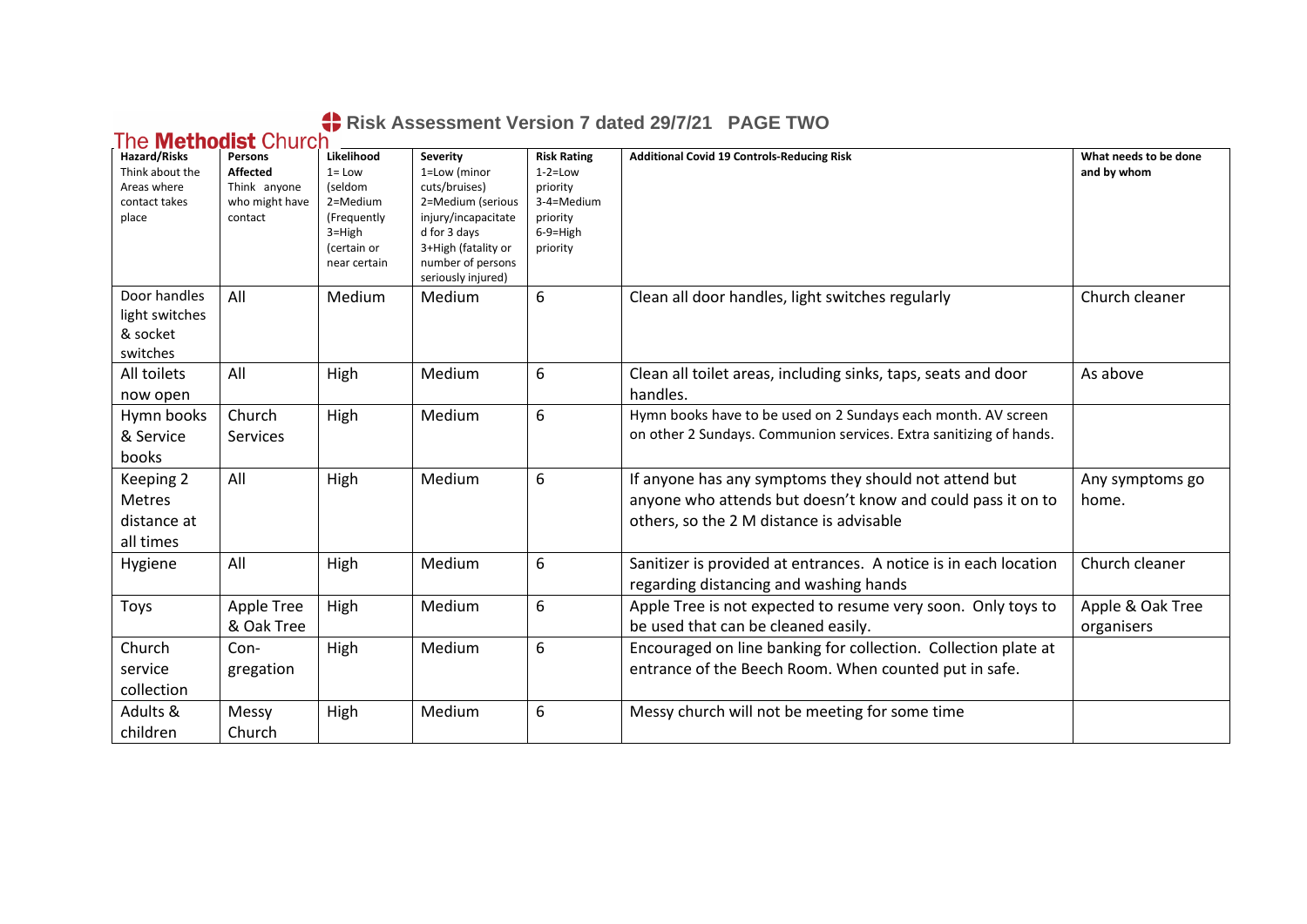## **Risk Assessment Version 7 dated 29/7/21 PAGE THREE**

| Hazard/Risks<br>Think about<br>the<br>Areas where<br>contact takes<br>place | Persons<br><b>Affected</b><br>Think<br>anyone who<br>might have<br>contact | Likelihood<br>1= Low (seldom<br>2=Medium<br>(Frequently<br>3=High (certain or<br>near certain | Severity<br>1=Low (minor cuts/bruises)<br>2=Medium (serious<br>injury/incapacitated for 3 days<br>3+High (fatality or number of<br>persons seriously injured) | <b>Risk Rating</b><br>1-2=Low priority<br>3-4=Medium<br>priority<br>6-9=High priority | <b>Additional Covid 19 Controls-Reducing Risk</b>                                                                                                                | What needs to be done<br>and by whom |
|-----------------------------------------------------------------------------|----------------------------------------------------------------------------|-----------------------------------------------------------------------------------------------|---------------------------------------------------------------------------------------------------------------------------------------------------------------|---------------------------------------------------------------------------------------|------------------------------------------------------------------------------------------------------------------------------------------------------------------|--------------------------------------|
| Keeping to<br>2M spacing                                                    | All                                                                        | High                                                                                          | Medium                                                                                                                                                        | 6                                                                                     | We ask everyone to still wear masks and to keep apart if<br>possible.                                                                                            | Everyone                             |
| Cleaning                                                                    | Cleaner                                                                    | High                                                                                          | Medium                                                                                                                                                        | 6                                                                                     | All surfaces will be cleaner regularly. As everyone entering the<br>building uses hand sanitizer before entering. Therefore all surfaces<br>should remain clean. | Church cleaner                       |
| <b>Stairs Rails</b>                                                         | All                                                                        | High                                                                                          | Medium                                                                                                                                                        | 6                                                                                     | To be cleaned regularly                                                                                                                                          | Church cleaner                       |
| Signs                                                                       |                                                                            |                                                                                               |                                                                                                                                                               |                                                                                       | Signs laminated and in place and placed in appropriate places<br>around building                                                                                 | <b>Stewards</b>                      |
| Hand                                                                        |                                                                            |                                                                                               |                                                                                                                                                               |                                                                                       | As these are in individual cubicles these can be used. Safer                                                                                                     |                                      |
| <b>Dryers</b>                                                               |                                                                            |                                                                                               |                                                                                                                                                               |                                                                                       | than used paper towels.                                                                                                                                          |                                      |
|                                                                             |                                                                            |                                                                                               |                                                                                                                                                               |                                                                                       | Hirers are beginning to come back. A good cleaning routine is<br>now in place.                                                                                   |                                      |
| Greeters                                                                    | One up &<br>one down                                                       | High                                                                                          | Medium                                                                                                                                                        | 6                                                                                     | Greeter to encourage all to use the sanitizer. Sanitizer<br>available at top level.                                                                              | Greeters                             |
| Face Masks                                                                  | All                                                                        | High                                                                                          | Medium                                                                                                                                                        | 6                                                                                     | It is now advisory to wear masks in churches. Preachers,<br>readers exempt when preaching/reading.                                                               |                                      |
| Music                                                                       | Musicals/<br>Singers                                                       | High                                                                                          | Medium                                                                                                                                                        | 6                                                                                     | 3 metres from the congregation.                                                                                                                                  | Musicals/Singers                     |
| Register                                                                    | All                                                                        | Medium                                                                                        | Medium                                                                                                                                                        | 4                                                                                     | There is now a signing in book in the lobby for non worship<br>attendees                                                                                         | Leadership Team                      |